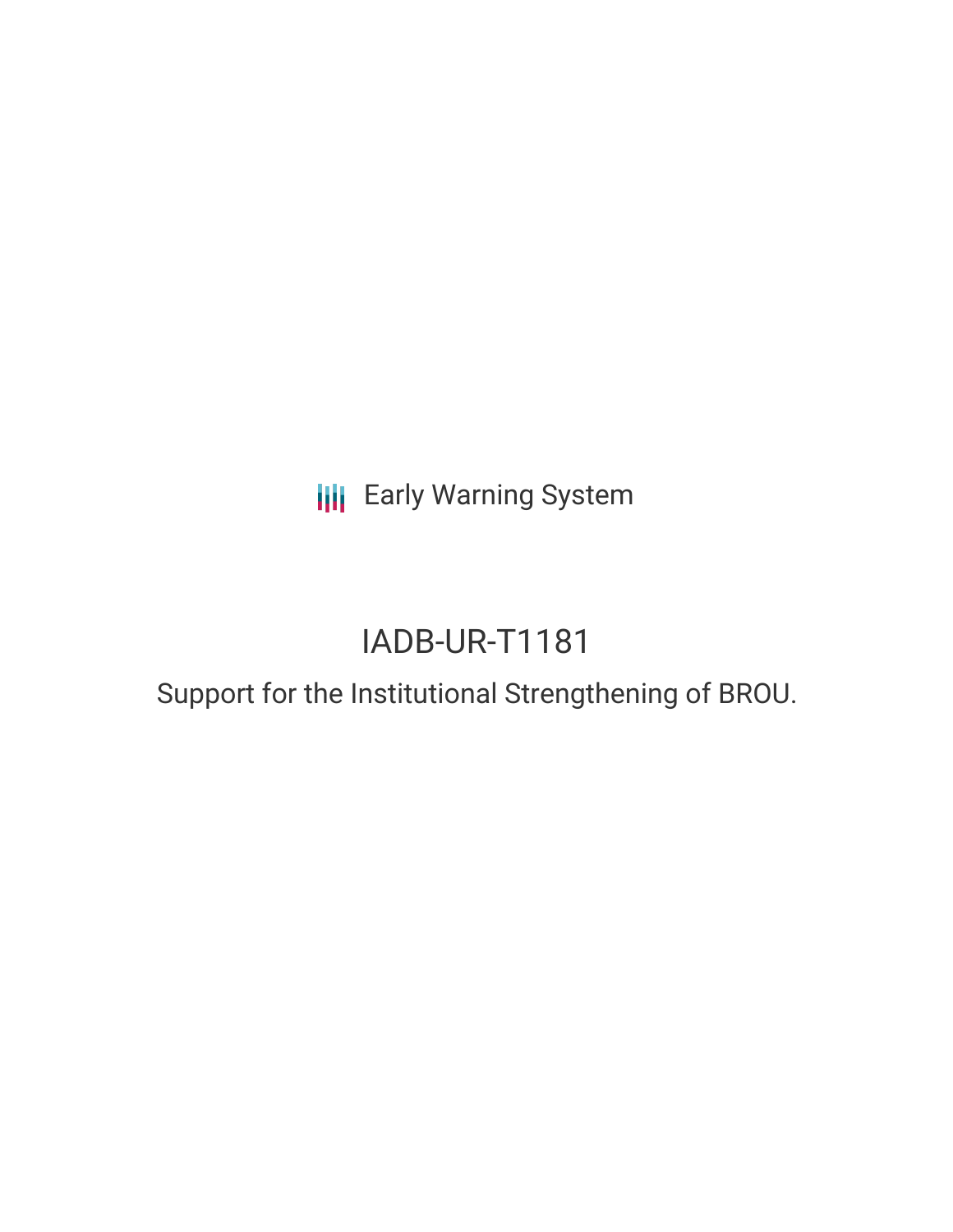

### **Quick Facts**

| <b>Countries</b>               | Uruguay                                |
|--------------------------------|----------------------------------------|
| <b>Financial Institutions</b>  | Inter-American Development Bank (IADB) |
| <b>Status</b>                  | Approved                               |
| <b>Bank Risk Rating</b>        | U                                      |
| <b>Voting Date</b>             | 2018-12-11                             |
| <b>Borrower</b>                | Government of Uruguay                  |
| <b>Sectors</b>                 | Finance                                |
| <b>Investment Type(s)</b>      | Grant                                  |
| <b>Investment Amount (USD)</b> | $$0.25$ million                        |
| <b>Project Cost (USD)</b>      | $$0.25$ million                        |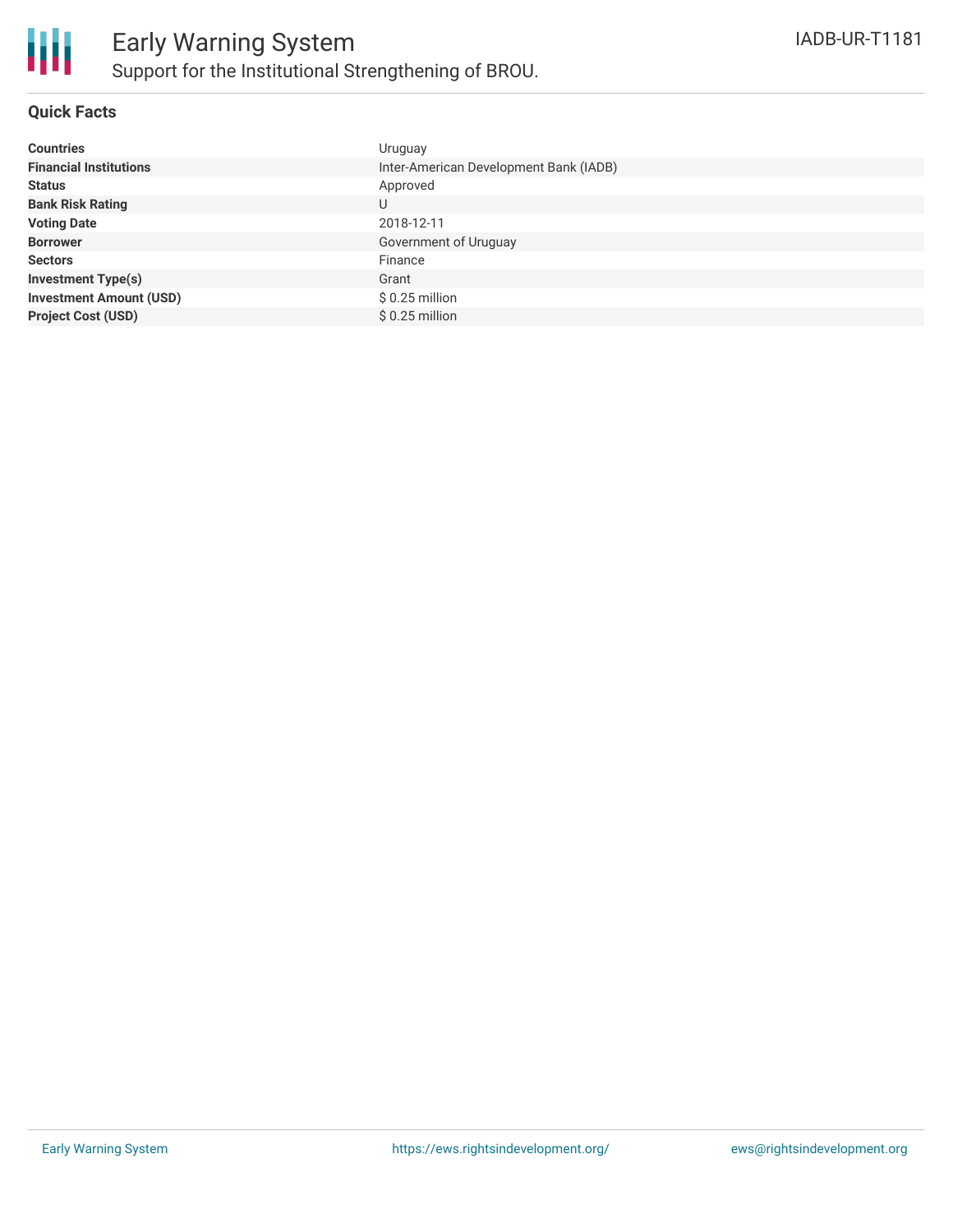

## **Project Description**

According to the bank, the objective of this Technical Cooperation (TC) is to support the efforts of BROU (Banco de La Republica Oriental del Uruguay) by supporting its institutional and organizational development to improve its services to the citizens of Uruguay. This TC has two main goals. The first is to support the institutional, organizational and internal process reforms of BROU that are required to improve compliance with its development purposes, mainly in the area of financial inclusion. Second, improve access, exchange and information processing, interdisciplinary teams for the analysis of publicprivate participation projects (PPP's).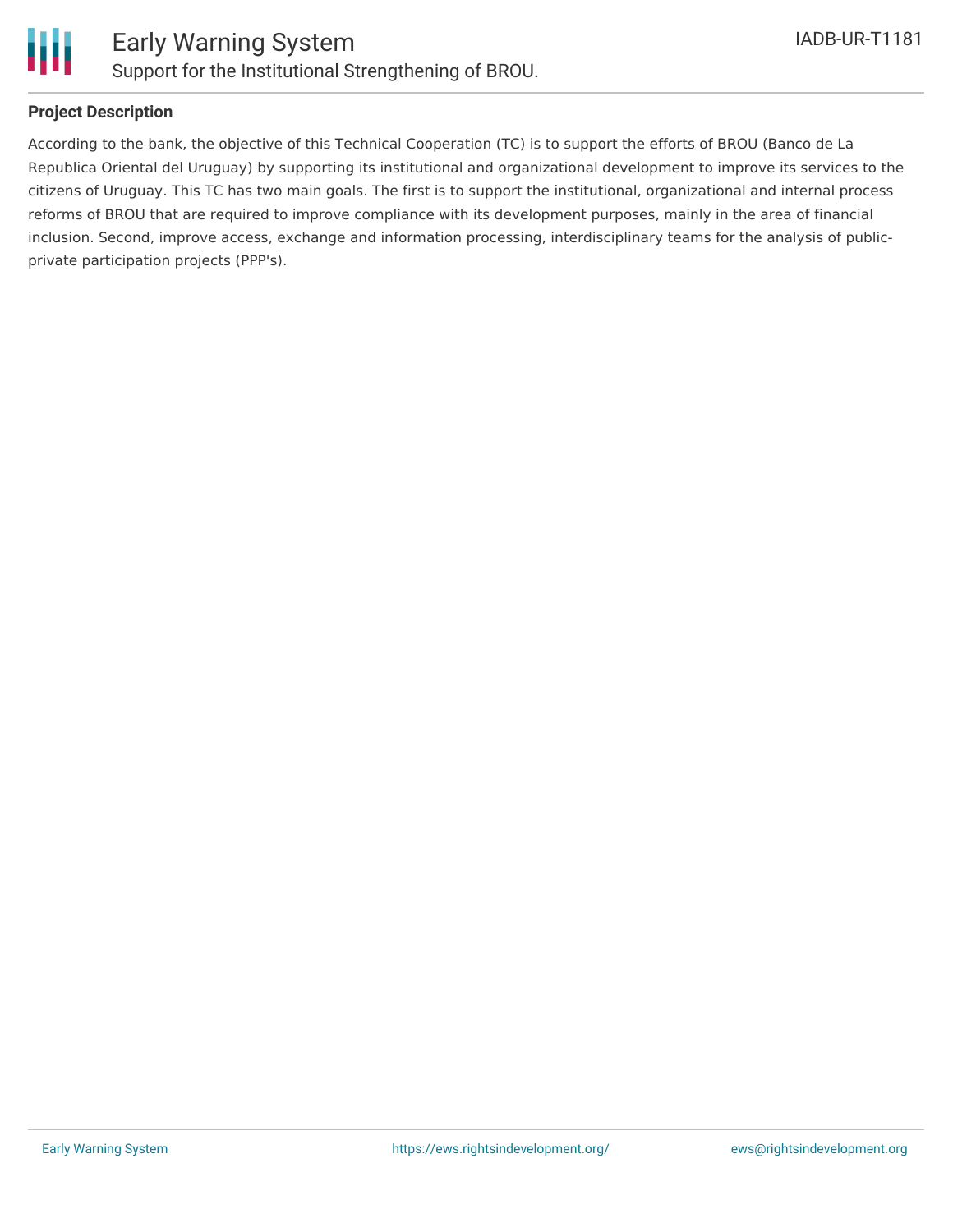#### **Investment Description**

• Inter-American Development Bank (IADB)

#### **Financial Intermediary**

Financial Intermediary: A commercial bank or financial institution that receives funds from a development bank. A financial intermediary then lends these funds to their clients (private actors) in the form of loans, bonds, guarantees and equity shares. Financial intermediaries include insurance, pension and equity funds. The direct financial relationship is between the development bank and the financial intermediary.

Banco de La [Republica](file:///actor/1695/) Oriental del Uruguay (Financial Intermediary)